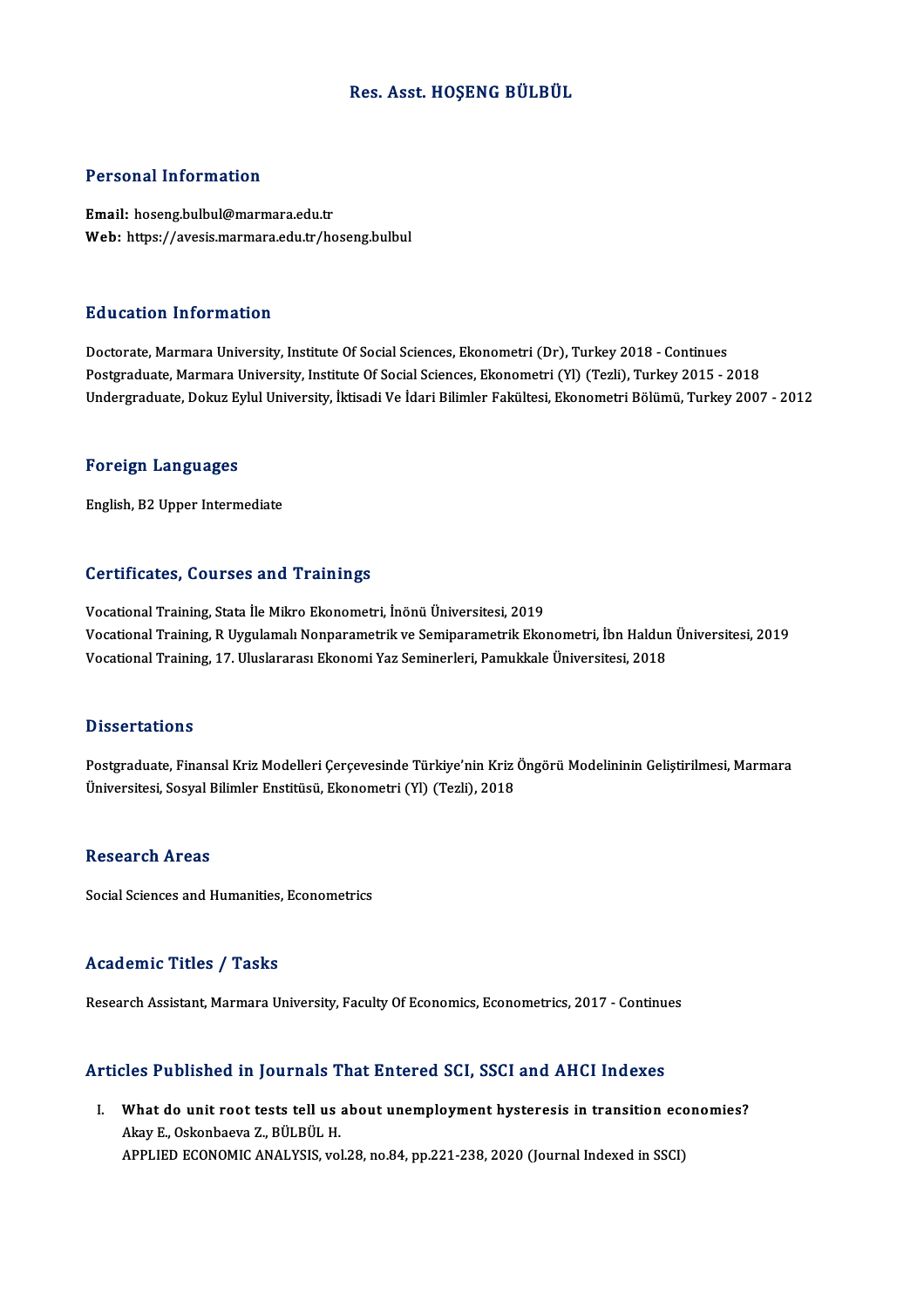### Articles Published in Other Journals

- rticles Published in Other Journals<br>I. Investigating The Stationary Properties of Coal, Natural Gas, and Oil Consumption: The Case of<br>Rnasile Five Countries Fragile Five Countries<br>Fragile Five Countries<br>CAČLAVAN AKAVE JIN T Investigating The Stationary Prope<br>Fragile Five Countries<br>ÇAĞLAYAN AKAY E., ÜN T., BÜLBÜL H.<br>Doğus Üniversitesi Dergisi vel 22 no 1 Fragile Five Countries<br>ÇAĞLAYAN AKAY E., ÜN T., BÜLBÜL H.<br>Doğuş Üniversitesi Dergisi, vol.22, no.1, pp.75-86, 2021 (Refereed Journals of Other Institutions)<br>Enflasyon Vakınsamasının Fourion Birim Kök Testleri ile İnselenme ÇAĞLAYAN AKAY E., ÜN T., BÜLBÜL H.<br>Doğuş Üniversitesi Dergisi, vol.22, no.1, pp.75-86, 2021 (Refereed Journals of Other Institutions)<br>II. Enflasyon Yakınsamasının Fourier Birim Kök Testleri ile İncelenmesi: Kırılgan Beşli Doğuş Üniversitesi Dergisi, vol.22, no.1, p<sub>l</sub><br>Enflasyon Yakınsamasının Fourier Bi<br>GÜRİŞ S., ÇAĞLAYAN AKAY E., BÜLBÜL H.<br>Segial Sgianses Pessensh Jaumal vol.9, no Enflasyon Yakınsamasının Fourier Birim Kök Testleri ile İncelenmesi: Kırılgan Beşli Örneğ<br>GÜRİŞ S., ÇAĞLAYAN AKAY E., BÜLBÜL H.<br>Social Sciences Research Journal, vol.9, no.3, pp.85-92, 2020 (Refereed Journals of Other Inst
	-
- GÜRİŞ S., ÇAĞLAYAN AKAY E., BÜLBÜL H.<br>Social Sciences Research Journal, vol.9, no.3, pp.85-92, 2020 (Refereed Journals of Other Institutions)<br>III. Türkiye Finansal Stres Endeksi ve Markov Rejim Değişim Modeli ile Yükse Social Sciences<br><mark>Türkiye Fina</mark><br>Belirlenmesi<br>Bühül H. Alsti Türkiye Finansal !<br>Belirlenmesi<br>Bülbül H., Akgül Ş. I.<br>ESKISEHIR OSMANC Belirlenmesi<br>Bülbül H., Akgül Ş. I.<br>ESKISEHIR OSMANGAZI UNIVERSITESI IIBF DERGISI-ESKISEHIR OSMANGAZI UNIVERSITY JOURNAL OF

ECONOMICS AND ADMINISTRATIVE SCIENCES, vol.13, pp.125-140, 2018 (Refereed Journals of Other Institutions)

#### Books&Book Chapters

- ooks & Book Chapters<br>I. 1923'den Günümüze İşsizlik Histerisinin Geçerliliğinin Analizi<br>CAČLAYAN AKAV E. PÜLPÜL H rə & Doort Ənapters<br>1923'den Günümüze İşsizlik<br>ÇAĞLAYAN AKAY E., BÜLBÜL H.<br>in: Ekanamatride Güncel Väntan 1923'den Günümüze İşsizlik Histerisinin Geçerliliğinin Analizi<br>ÇAĞLAYAN AKAY E., BÜLBÜL H.<br>in: Ekonometride Güncel Yöntemler ve Uygulamalar, Nilgün ÇİL, Editor, Istanbul University Press, İstanbul, pp.1-18,<br>2021 ÇAĞL*ı*<br>in: Eko<br>2021<br>Türki in: Ekonometride Güncel Yöntemler ve Uygulamalar, Nilgün ÇİL, Editor, Istanbul University Press, İstanbul, pp.1-1:<br>2021<br>II. Türkiye'xxnin Dış Ticaret Dengesinde J Eğrisi Etkisi: VAR-BVAR Öngörü Performans Karşılaştırması
- 2021<br>II. Türkiye'xxnin Dış Ticaret Dengesinde J Eğrisi Etkisi: VAR-BVAR Öngörü Performans Karşılaştırması<br>ÇAĞLAYAN AKAY E., BÜLBÜL H.

in: Ekonometrik Uygulamalar, Güriş Selahattin, Editor, Der Yayınevi, İstanbul, pp.1-22, 2019

# m: вкопотеттк uyguamalar, Guriş Selanatun, Bultor, Der Yayınevi, Istanb<br>Refereed Congress / Symposium Publications in Proceedings

- Efereed Congress / Symposium Publication<br>I. Are There Any Housing Bubbles in Turkey?<br>CACLAYAN AKAYE KORKMAZ O PULPULH I. Are There Any Housing Bubbles in Turkey?<br>CAĞLAYAN AKAY E., KORKMAZ Ö., BÜLBÜL H. Are There Any Housing Bubbles in Turkey?<br>ÇAĞLAYAN AKAY E., KORKMAZ Ö., BÜLBÜL H.<br>13. INTERNATIONAL CONFERENCE ON EURASIAN ECONOMIES, İstanbul, Turkey, 24 August 2021<br>Subjective Well Being of University Students in Turkey d CAĞLAYAN AKAY E., KORKMAZ Ö., BÜLBÜL H.<br>13. INTERNATIONAL CONFERENCE ON EURASIAN ECONOMIES, İstanbul, Turkey, 24 August 20<br>II. Subjective Well-Being of University Students in Turkey during COVID-19 Pandemic<br>CAĞLAYAN AKAY E
- 13. INTERNATIONAL CONFERENCE ON EURASIAN ECONOMIES,<br>Subjective Well-Being of University Students in Turkey d<br>ÇAĞLAYAN AKAY E., DUMLUDAĞ D., ZÜLFÜOĞLU Ö., BÜLBÜL H.<br>ISOOLS virtual sanfaransa Battardam Natharlanda 27 August II. Subjective Well-Being of University Students in Turkey during COVID-19 Pandemic<br>ÇAĞLAYAN AKAY E., DUMLUDAĞ D., ZÜLFÜOĞLU Ö., BÜLBÜL H.<br>ISQOLS virtual conference, Rotterdam, Netherlands, 27 August 2020
- III. Kırılgan Beşli Ülkelerinde Enflasyon Yakınsaması: Fourier Kruse Testi GÜRİŞ S.,ÇAĞLAYANAKAYE.,BÜLBÜLH. "ISPEC3.ULUSLARARASI SOSYALVEBEŞERİBİLİMLERKONGRESİ,Van,Turkey,20 -22December 2019
- IV. BRICS-T Ülkelerinde Enerji Tüketimi YakınsakMı? Fourier BirimKök Testlerinden Kanıtlar GöktaşÖ.,ÇağlayanAkayE.,BülbülH. BRICS-T Ülkelerinde Enerji Tüketimi Yakınsak Mı? Fourier Birim Kök Testlerinden Kanıtlar<br>Göktaş Ö., Çağlayan Akay E., Bülbül H.<br>3. ULUSLARARASI SOSYAL ve BEŞERİ BİLİMLER KONGRESİ, Van, Turkey, 20 - 22 December 2019, pp.587

## Göktaş Ö., Çağlayan Akay E., Bülbül H.<br>3. ULUSLARARASI SOSYAL ve BEŞERİ BİLİMLER KONGRESİ, Van, Turkey, 20 - 22 December 2019,<br>7. FORECASTING OF TURKISH HOUSING PRICE INDEX: ARIMA, RANDOM FOREST, ARIMA-**3. ULUSLARARASI S<br>FORECASTING OF<br>RANDOMFOREST**<br>CAČLAYAN AKAY E V. FORECASTING OF TURKISH HOUSING PRICE INDEX: ARIMA, RANDOM FOREST, ARIMA-RANDOMFOREST<br>RANDOMFOREST<br>ÇAĞLAYAN AKAY E., TOPAL K. H. , KIZILARSLAN Ş., BÜLBÜL H.

8. İstanbul Finans Kongresi (İFK-2019), İstanbul, Turkey, 01 November 2019, vol.10, pp.7-11

- VI. Determinants of Second-Hand Car Prices: Empirical Evidence fromİstanbul ÇAĞLAYAN AKAY E., BÜLBÜL H., TOPDAĞ D.
- 6th International Annual Meeting of Sosyoekonomi Society, Varsova, Poland, 24 25 October 2019, pp.151-160 CAĞLAYAN AKAY E., BÜLBÜL H., TOPDAĞ D.<br>6th International Annual Meeting of Sosyoekonomi Society, Varşova, Poland, 24 - 25 October 2019, pp.151-160<br>7th Türkiye için GSYIH BÜYÜMESININ DOĞRUSAL MODELLER VE YAPAY SINIR AĞLARI 6th International Annual Meeting of Sosyoekonomi Society, V<br>TÜRKİYE İÇİN GSYIH BÜYÜMESİNİN DOĞRUSAL MODE<br>AKGÜL Ş. I. , BÜLBÜL Ş., ÖZDEMİR YAZGAN S. D. , BÜLBÜL H.<br>19 Hluslararası Ekonometri Yönevlem Arastırması ve İstatist TÜRKİYE İÇİN GSYIH BÜYÜMESİNİN DOĞRUSAL MODELLER VE YAPAY SİNİR AĞLARI İLE<br>AKGÜL Ş. I. , BÜLBÜL Ş., ÖZDEMİR YAZGAN S. D. , BÜLBÜL H.<br>19. Uluslararası Ekonometri, Yöneylem Araştırması ve İstatistik Sempozyumu, 17 - 20 Octob